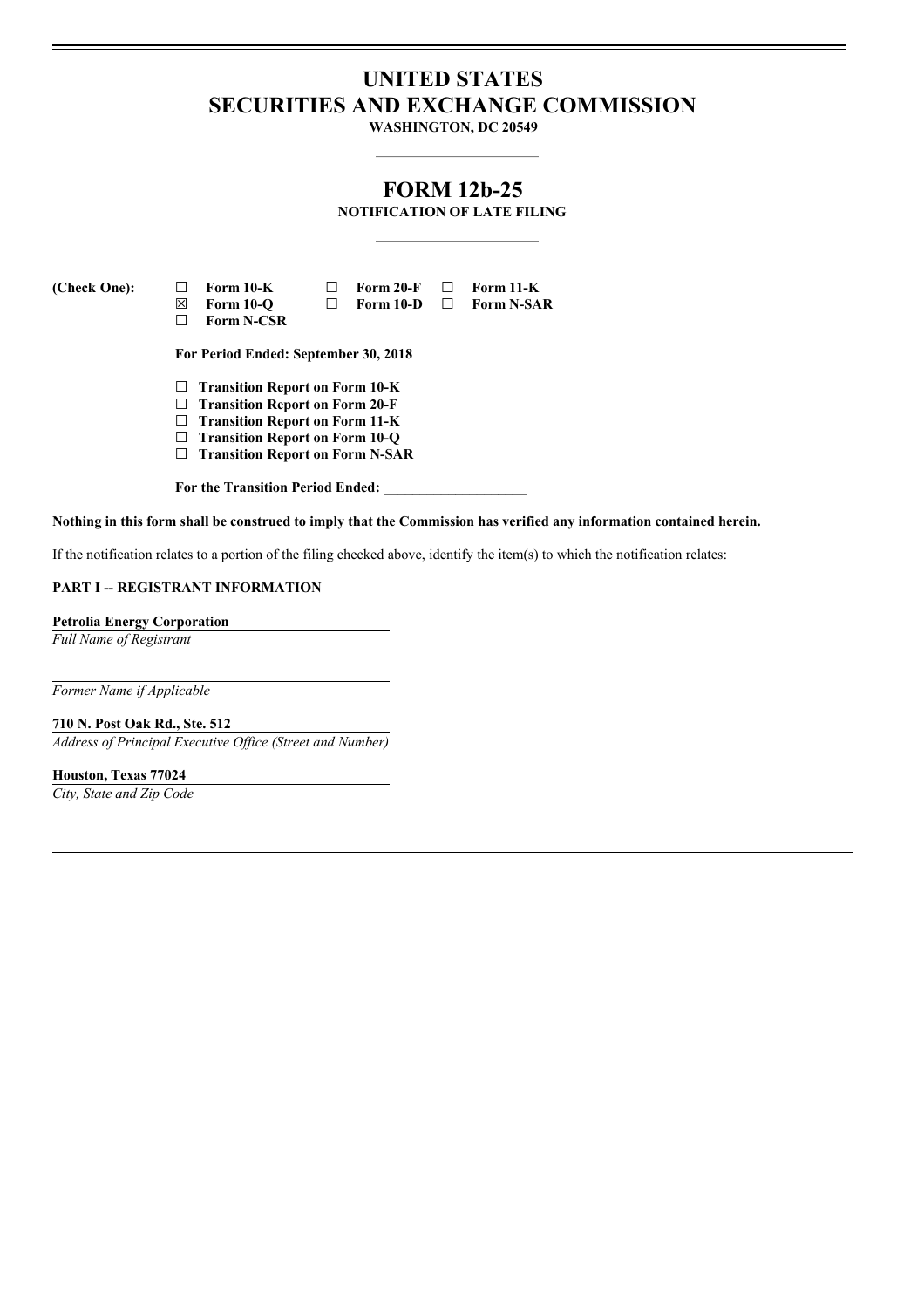#### **PART II -- RULES 12b-25(b) AND (c)**

If the subject report could not be filed without unreasonable effort or expense and the registrant seeks relief pursuant to Rule 12b-25(b), the following should be completed. (Check box if appropriate.)

- (a) The reason described in reasonable detail in Part III of this form could not be eliminated without unreasonable effort or expense;
- **☒** (b) The subject annual report, semi-annual report, transition report on Form 10-K, 20-F, 11-K, or Form N-CSR, or portion thereof, will be filed on or before the fifteenth calendar day following the prescribed due date; or the subject quarterly report or transition report on Form 10-Q, or portion thereof will be filed on or before the fifth calendar day following the prescribed due date; and
	- (c) The accountant's statement or other exhibit required by Rule 12b-25(c) has been attached if applicable.

#### **PART III -- NARRATIVE**

State below in reasonable detail the reasons why Forms 10-K, 20-F, 11-K, 10-Q, N-SAR, or the transition report portion thereof, could not be filed within the prescribed time period.

The Registrant's Quarterly Report on Form 10-Q for the period ended September 30, 2018, cannot be filed without unreasonable effort or expense, within the prescribed time period, because the Registrant is experiencing delays in the compilation of certain financial and other information required to be included in the Form 10-Q in connection with certain material acquisition and disposition transactions, as previously reported, which occurred during the quarter. The Registrant hopes to file the Quarterly Report on Form 10-Q on or before the fifth calendar day following the prescribed due date.

# **PART IV -- OTHER INFORMATION**

(1) Name and telephone number of person to contact in regard to this notification

| Zel C. Khan | 83.Z       | 941-0011           |
|-------------|------------|--------------------|
| Name)       | Area Code) | (Telephone Number) |

(2)Have all other periodic reports required under Section 13 or 15(d) of the Securities Exchange Act of 1934 or Section 30 of the Investment Company Act of 1940 during the preceding 12 months or for such shorter period that the registrant was required to file such report(s) been filed? If the answer is no, identify report(s).

Yes ⊠ No □

(3)Is it anticipated that any significant change in results of operations from the corresponding period for the last fiscal year will be reflected by the earnings statements to be included in the subject report or portion thereof?

Yes □ No ⊠

If so, attach an explanation of the anticipated change, both narratively and quantitatively, and, if appropriate, state the reasons why a reasonable estimate of the results cannot be made.